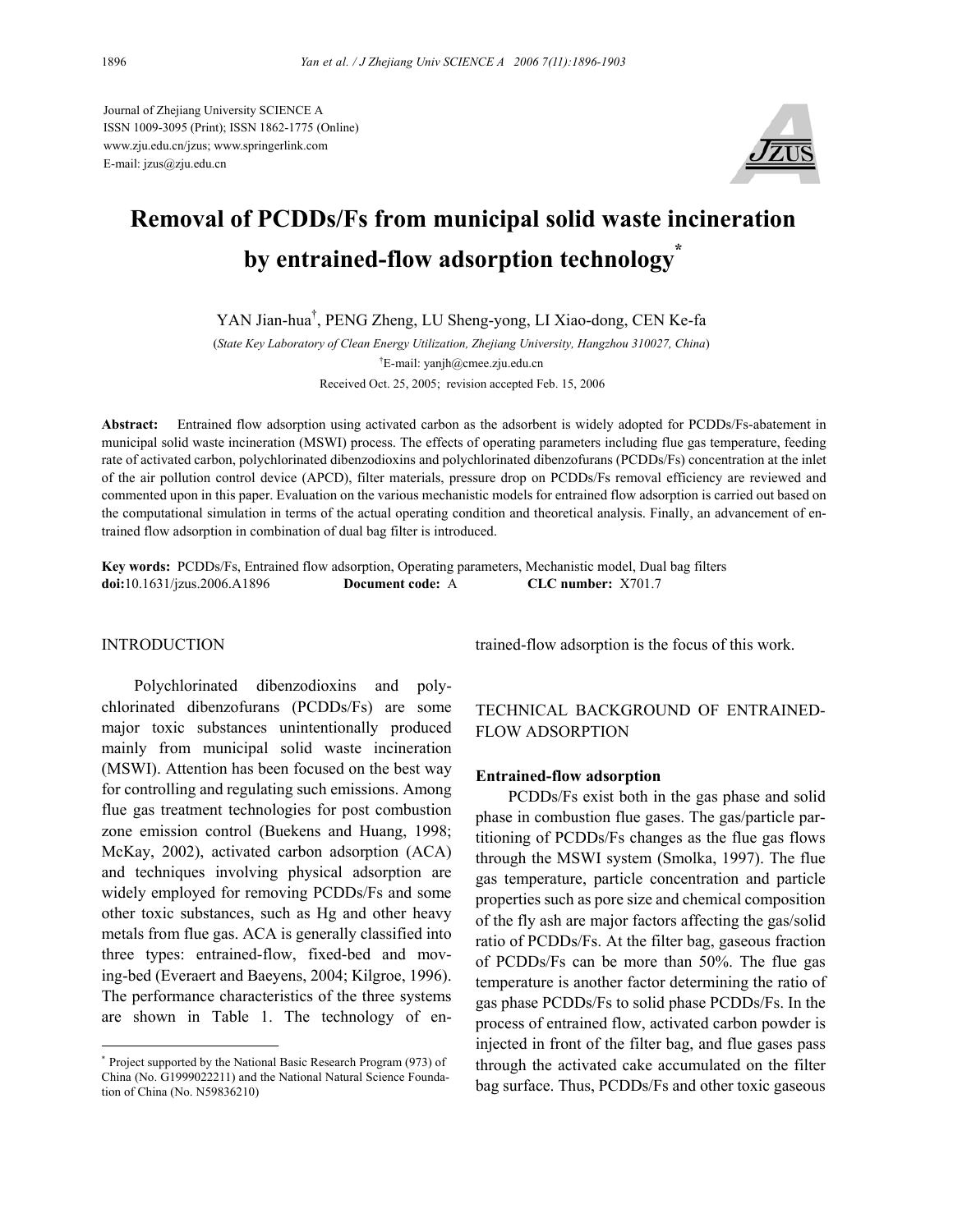**Table 1 Removal of PCDDs/Fs from flue gases by combination of bag filter and activated carbon adsorption** 

| Process        | Equipment                                                                                                                                                                                                                 | Performance data                                                                                                                                                                                                                                                                                                  |
|----------------|---------------------------------------------------------------------------------------------------------------------------------------------------------------------------------------------------------------------------|-------------------------------------------------------------------------------------------------------------------------------------------------------------------------------------------------------------------------------------------------------------------------------------------------------------------|
| Entrained-flow | Wet scrubber, bag filter with AC injection<br>(trade name of AC: sorbalit); fabric filter<br>$(T=120 \degree C)$ with AC injection (90% of the AC<br>residue from the filter are re-circulated to the<br>injection point) | PCDD/F in (a) untreated gas: $2.17$ ng TEQ/Nm <sup>3</sup> ; (b)<br>purified gas: $0.069$ ng TEQ/Nm <sup>3</sup> ; removal: $96.8\%$ ; AC<br>dosage: $50 \text{ mg}/\text{Nm}^3$ ; PCDD/F (a) before filter: 0.24 ng<br>TEO/Nm <sup>3</sup> ; (b) after filter: $0.01$ ng TEO/Nm <sup>3</sup> ; removal:<br>95.8% |
| Fixed-bed      | MEDISORBON/KOMBISORBON<br>adsorber<br>(a mixture of zeolit, carbon and inert material;<br>flue gas inlet temperature: $40\text{~}100\text{ °C}$ )                                                                         | AC consumption: the whole bed is replaced after a few<br>years; PCDD/Fs in (a) raw gas: $0.3$ ng TEQ/Nm <sup>3</sup> ; (b)<br>clean gas: $0.05$ ng TEQ/Nm <sup>3</sup> ; removal: $83\%$ (after $23100$ )<br>h test duration)                                                                                     |
| Moving-bed     | WKV/integral counter-current activated coke<br>process (flue gas in tet temperature: $120~165$<br>°C); moving-bed adsorber (flue gas inlet tem-<br>perature: 150 °C): space velocity: 1000 $h^{-1}$                       | AC consumption: 500 ton per year per plant, total gas<br>flow: $464 \times 10^3$ Nm <sup>3</sup> /h; PCDD/F stack emission: 0.015 ng<br>TEQ/Nm <sup>3</sup> ; AC consumption: 5 mm of bed height per day;<br>PCDD/F in (a) feed gas: $100 \text{ ng}/\text{Nm}^3$ ; removal: $98.8\%$                             |

substances are removed from flue gas. The gas phase fraction that passes through the filter bag and is released to the atmosphere is the contaminating source harming the environment. The PCDDs/Fs particles fraction attached on the surface of solid particle such as fly ash is removed by the filter bag. Injection of an absorbent such as activated carbon can transform the gas phase PCDDs/Fs into solid phase by adsorption. Injection of powdered activated carbon (PAC) increases the load on the bag filter surface, and consequently affects the filter bag pressure drop, which is an important factor indicating PCDDs/Fs removal in MSWI flue gas treatment.

#### **Advantages and disadvantages**

Activated carbon adsorption using a bag filter system has many advantages, i.e. easy handling, effectiveness, and low capital cost, although conventional activated carbon adsorption using a single bag filter (SBF) system can result in high carbon consumption because of the low (less than 3%) utilization efficiency (Kim and Kim, 2004) of activated carbon  $(>150 \text{ mg}/\text{Nm}^3)$ , and the difficulty to meet the more stringent emission standard of PCDDs/Fs (0.1 ng TEQ/Nm<sup>3</sup>, at 12%  $O_2$ ), so that the conventional SBF process must be modified to be more effective.

## EFFECTS OF CARBON INJECTION CONDITION ON PCDDS/FS REMOVAL EFFICIENCY

## **Correlation between flue gas temperature and removal efficiency**

Table 2 shows that the vapor pressure of PCDDs/ Fs homologue decreases with increasing chlorination at 25 °C (McKay, 2002), hence the high chlorination

**Table 2 Vapor pressure of PCDDs/Fs Homologue group** 

| Homologue<br>group             | Vapor pressure<br>(Pa at $25^{\circ}$ C) | Congeners<br>No. |
|--------------------------------|------------------------------------------|------------------|
| <b>TCDD</b>                    | $1.08E - 04$                             | 22               |
| PeCDD                          | $9.73E - 08$                             | 14               |
| <b>HxCDD</b>                   | $7.87E - 09$                             | 10               |
| H <sub>p</sub> CD <sub>D</sub> | $4.27E - 09$                             | 2                |
| OCDD                           | $1.11E - 10$                             |                  |
| <b>TCDF</b>                    | $3.33E - 06$                             | 38               |
| PeCDF                          | $3.60E - 07$                             | 28               |
| <b>HxCDF</b>                   | $3.73E - 08$                             | 16               |
| HpCDF                          | $1.32E - 08$                             | 4                |
| <b>OCDF</b>                    | $5.07E - 10$                             |                  |

homologues generally occur in solid form such as OCDD and OCDF, as low chlorination homologues likely to stay in the gas phase. The bag filter can hold the major part of the solid phase PCDDs/Fs and a small fraction of the gas phase PCDDs/Fs deposited on and inside the bag filter (Mätzing *et al*., 2001). Without injection of AC into the flue gas, the removal efficiency of BF decreased rapidly from 97.76% to 75.42%, with the flue gas temperature increasing from 160 °C to 220 °C (Tejima *et al*., 1996). It can be explained that as the saturated vapors of PCDDs/Fs decreases with increasing flue gas temperature, a portion of the PCDDs/Fs adsorbed in the solid phase is hence released into gas phase. Milligan and Altwicker (1996) that reported incinerator fly ash has about  $1\times10^{-5}$  mol/g of adsorption sites. While, the number of AC adsorption sites is 2 orders of magnitude higher than that of fly ash. Fig.1 shows that as temperature increases, the fractional surface coverage deceases due to the adsorption/desorption equilibrium (McKay, 2002). So, the removal efficiency of BF for PCDDs/Fs declines with increasing flue gas temperature.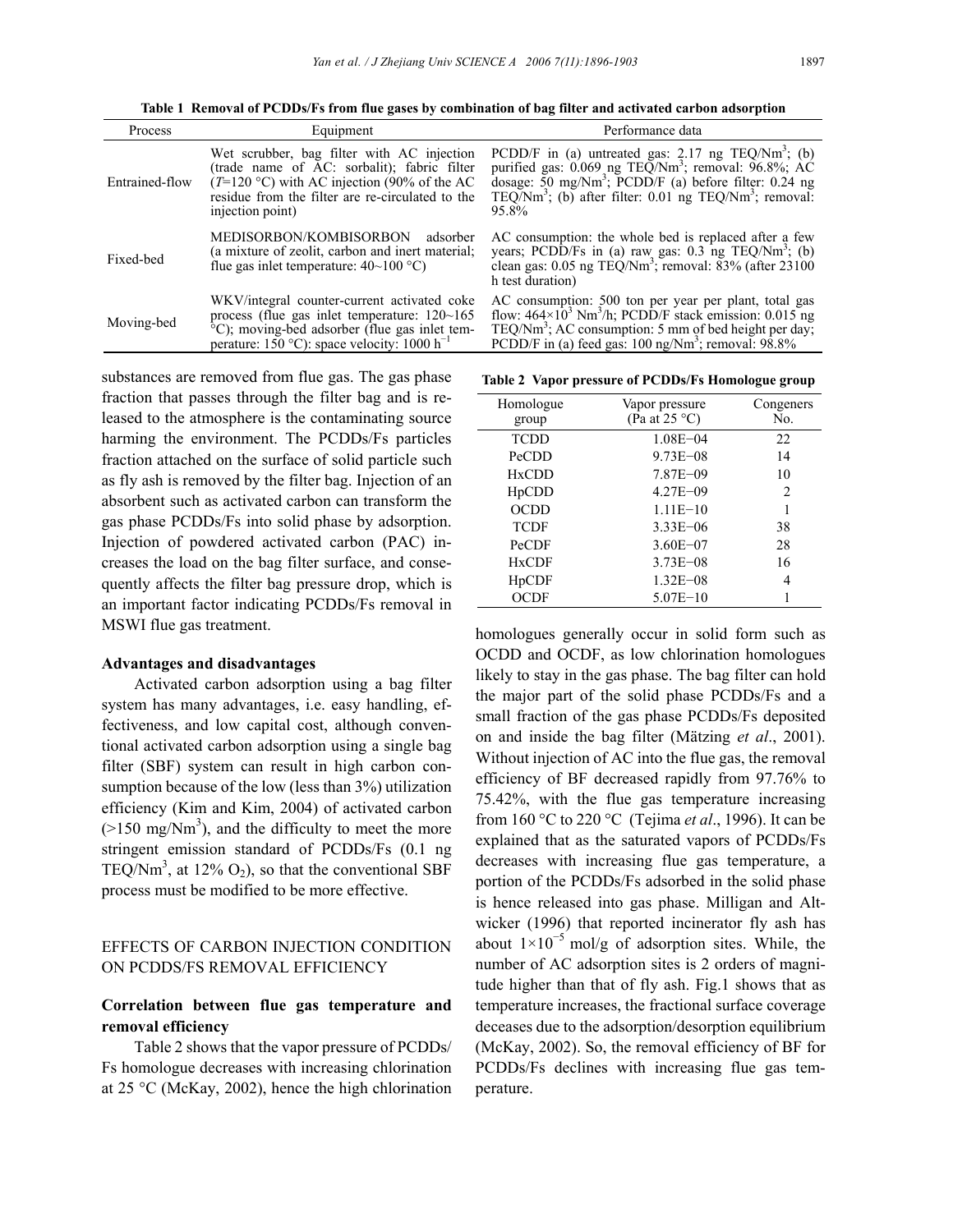

**Fig.1 Effect of temperature on coverage of adsorption site** 

Temperature is an important parameter in the PCDDs/Fs removal process, with low flue gas temperature making gas phase PCDDs/Fs adsorption more effective. However, water vapor in the flue gas is condensed below the acid dew point (of  $\leq$ 140 °C) should be avoid in order to minimize the damages caused by the increase of pressure drop across the filter bag. Thus, preheating is needed to avoid such condensation, and the bag filter operating temperature must be kept over 145 °C under continuous operation.

With addition of AC into flue gas, the removal efficiency for PCDDs/Fs remains steadily within a high value range of 95% to 98% when the temperature is held between  $160^{\circ}$ C to  $190^{\circ}$ C (Fig.2), it decreases slightly to 90% at the flue gas temperature of 220  $^{\circ}$ C (Kim and Kim, 2004; Tejima *et al*., 1996). It is the adsorption property of AC that determines that the major part of the gas phase PCDD/Fs is adsorbed by AC, then to be removed by BF, while, the adsorptive capacity is also weakened by higher temperature, which will cause a small decrease of removal efficiency.



**Fig.2 Relationship between FF inlet gas temperature and PCDDs/Fs removal efficiency (Kim and Kim, 2004; Tejima** *et al***., 1996)** 

To weight the various factors (such as durability of filter material, operating costs, etc.), operating temperature of flue gas at inlet of BF is recommended to be held within 150 °C to 180 °C as optimal parameter.

## **Effect of the AC feeding rate on removal efficiency**

It is reported in some literature (Buckens and Huang, 1999; McKay, 2002) that  $50~100 \text{ mg/Nm}^3$  of AC concentration can bring about good removal efficiency, although there are no detailed data to support this opinion. Kim and Kim (2004) conducted tests on the feeding rate of AC on removal efficiency. In the SBF system, PCDDs/Fs removal efficiency increased at the beginning when the AC concentration increased as shown in Fig.3. However, no considerable improvement was detected when higher than 150 mg/Nm<sup>3</sup> of AC was used. Furthermore, removal efficiency decreased at AC feeding rate  $>300$  mg/Nm<sup>3</sup>.



**Fig.3 Relationship between AC injection rate and PCDDs/Fs removal efficiency (Kim and Kim, 2004)** 

Thus,  $150 \sim 300 \text{ mg/Nm}^3$  AC feeding rate was the optimal feed rate to obtain the minimum dioxins emission for the general SBF system used in MSWI (Kim and Kim, 2004).

## **Effect of PCDDs/Fs concentration at the inlet of the air pollution control device**

Many experimental data indicated that the emissions of PCDDs/Fs at the outlet of BF were not likely guaranteed to be low enough to meet the more stringent emission standard, for instance: 0.1 ng TEQ/Nm<sup>3</sup> in EU, 0.3 ng TEQ/Nm<sup>3</sup> in US (McKay, 2002; Weber *et al*., 2002), provided the inlet concentration of PCDD/Fs is not below the level of 5 ng  $TEQ/Nm<sup>3</sup>$ . For such cases, further control measures must be applied in order to meet the low PCDDs/Fs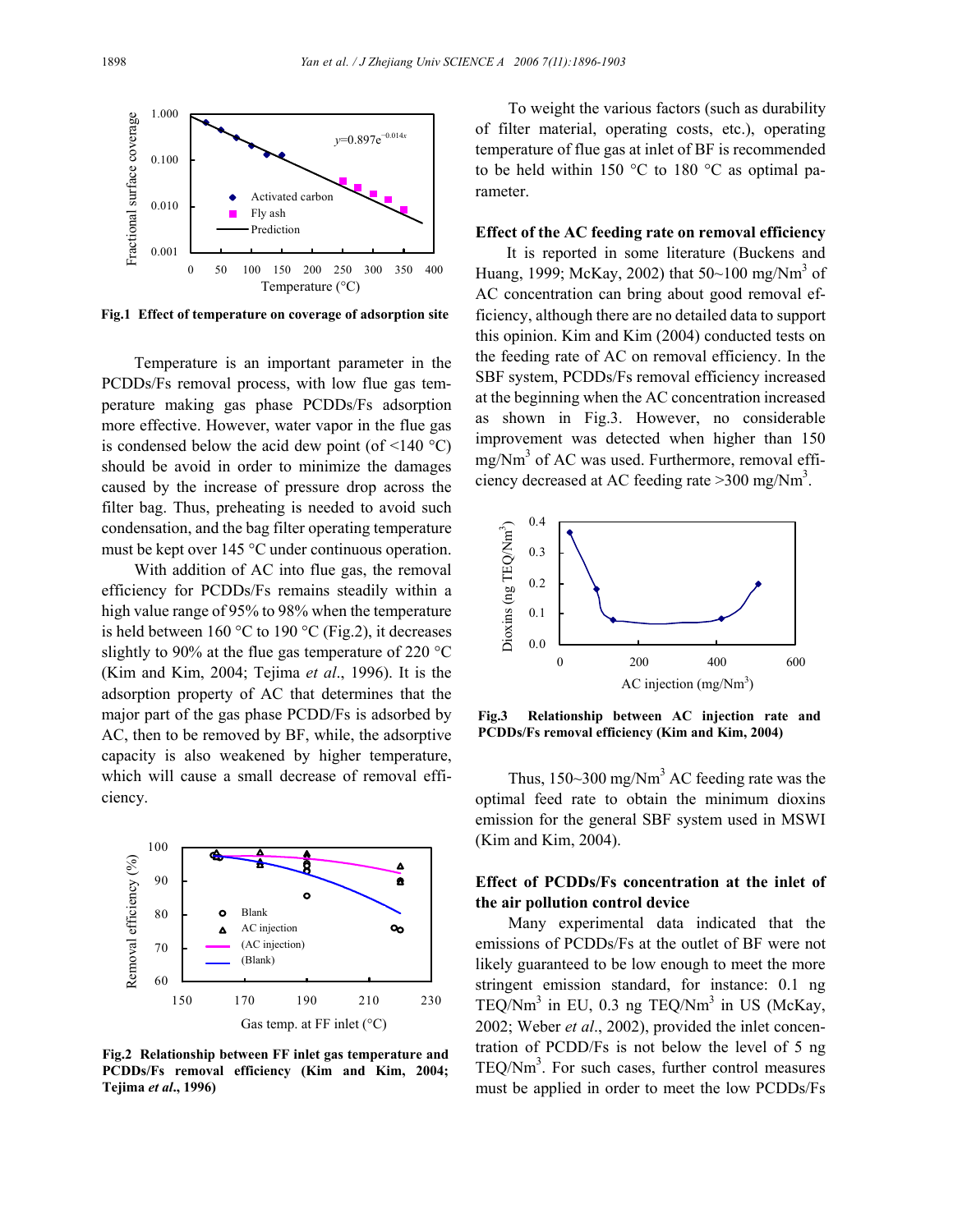emission requirements, for instance: good combustion control to minimize the PCDDs/Fs concentration at the BF inlet. Combustion-related variables affecting the destruction, formation, and furnace emissions include combustion temperatures and residence times, the amount and distribution of combustion air, and mixing (Kilgroe *et al*., 1990; 1992). Combustion temperatures and residence times of 980  $^{\circ}$ C and 1 $\sim$ 2 s, respectively, are generally believed sufficient to destroy thermally gas-phase compounds. The amount of excess air used for combustion must be sufficiently high to minimize the existence of fuel-rich pockets and sufficiently low to avoid quenching of combustion reactions. Good combustion practices based on state-of-the-art MWCs provide proper air distribution to the combustion bed to complete combustion of pyrolysis products. Methods of achieving good mixing include the use of furnace configuration and overfire air jets.

#### **Effect of particulate concentration**

As emission rates of PCDDs/Fs from BF are closely related to the particulates passing through the filter, it is essential to control the particulates emissions to a level as low as possible, i.e. less than 10 mg/Nm3 (Mätzing *et al*., 2001).

### **Effect of BF pressure drop**

In an SBF system, pressure drop across the bag increased resulting from the filter cake formed by the activated carbon and fly ash particles. When the pressure was increasing, the PCDDs/Fs and particulates concentration were measured, results are shown in Fig.4. The concentrations of PCDDs/Fs at the BF outlet increased as the BF pressure drop increased, which were correlated with increasing particulates es-



**Fig.4 Relationship between PCDDs/Fs emissions and dust concentration vs filter pressure drop** 

caping from the BF under the higher pressure drop condition causing emission of PCDDs/Fs adsorbed on the fine particles with average mean diameter of 0.8 µm (Kim and Kim, 2004). The particulates concentration at the outlet is nearly constant up to 1667 Pa, but increases rapidly when higher pressure built up. Thus, less than 1667 Pa of operating pressure drop in the BF should be maintained.

MODELING OF ENTRAINED FLOW ADSORP-**TION** 

### **Global kinetics**

The equilibrium adsorption characteristics are represented as Langmuir or Freumdlich isotherms, where the concentration of adsorbed gas on solid is expressed in terms of the equilibrium partial pressure of the adsorbate at constant temperature. Because adsorption is an exothermic process, the concentration of adsorbed gas decreases with increasing temperature at a given equilibrium pressure. The adsorption equilibrium is highly dependent on the solid used and adsorbents with different characteristics resulting in significant differences in adsorption. Some characteristic data on PAC are given in Table 3 (Kim and Kim, 2004) for reference.

| Table 3 Characteristics of the activated carbon powder |  |  |
|--------------------------------------------------------|--|--|
| samples (Kim and Kim, 2004)                            |  |  |

| Characteristics                  | Value     |           |           |  |
|----------------------------------|-----------|-----------|-----------|--|
|                                  | Type S    | Type N    | Type Y    |  |
| Surface area $(m^2/g)$           |           |           |           |  |
| Single-point BET                 | 678.800   | 906.300   | 685.700   |  |
| Multi-point BET                  | 651.500   | 885.100   | 665.600   |  |
| Langmuir surface area            | 1380.000  | 2031.000  | 1221.000  |  |
| Meso-pore area                   | 124.900   | 225.500   | 80.600    |  |
| DR-method micro-<br>pore area    | 982.400   | 1316.000  | 999.900   |  |
| Cumulative ads.<br>surface area  | 310.500   | 586.000   | 426.500   |  |
| Cumulative des.<br>surface area  | 319.900   | 561.300   | 413.700   |  |
| Total pore volume<br>(ml/g)      | 0.513     | 0.771     | 0.435     |  |
| Average pore radius<br>$(A^0)$   | 15.800    | 17.400    | 13.100    |  |
| Num. wt. mean $(\mu m)$          | 16.100    | 11.000    | 12.400    |  |
| Vol. wt. mean $(\mu m)$          | 42.500    | 64.800    | 52.500    |  |
| Particle size range<br>$(\mu m)$ | $6 - 160$ | $4 - 330$ | $5 - 230$ |  |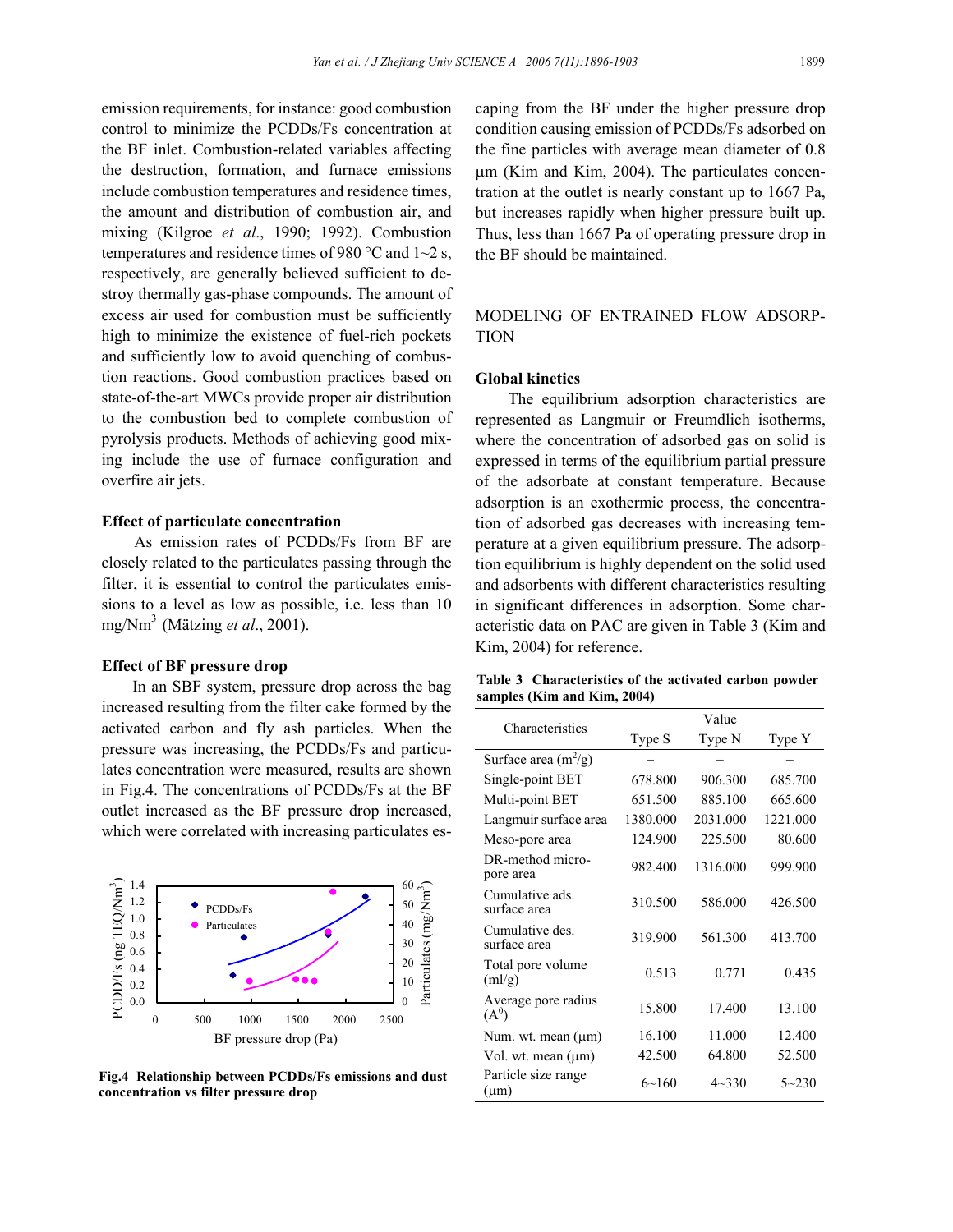#### **Adsorption mechanism**

Adsorption is the accumulation of molecules on the free surface area of a solid resulting from the saturation of free bonding forces (Everaert *et al*., 2003). Porous adsorbents are used which are mainly determined by the nature of the adsorbents and by the surface area of the adsorption pores. Some characteristic data on PAC is given in Table 3.

During the entrained flow adsorption, adsorption occurs in the entrained-phase transport at high gas velocities as well as high degree of dispersion in fine-particle cake even at a low velocity in cake filtration. The effective rate of adsorption is determined by the following steps: (1) The mass transfer from the gas phase to the external surface of the adsorbent particles; (2) The mass transfer through pore diffusion within the particles and the adsorption at the phase boundary are usually very fast.

The overall efficiency of the PCDDs/Fs removal  $(\eta_T)$  consisted of removal efficiency of solid phase  $(\eta_{T-S})$  and gaseous PCDDs/Fs  $(\eta_{T-G})$ . The gaseous PCDDs/Fs, on average a 2~5 fold of the gaseous concentrations of PCDDs/Fs is reported to be associated with fly ash. The PCDDs/Fs originally adsorbed on fly ash and the solid phase PCDDs/Fs can be assumed to remove over in excess of 99.9% by BF. Thus,  $\eta_T$  is given by

$$
\eta_{\rm T} = \eta_{\rm T-S} + \eta_{\rm T-G},\tag{1}
$$

$$
\eta_{\text{T-S}} = \alpha \eta_{\text{dedust}},\tag{2}
$$

where  $\alpha$  is fraction of PCDDs/Fs originally adsorbed on fly ash and with solid phase PCDDs/Fs,  $\eta_{\text{dedust}}$  is dust removal efficiency of BF.

#### **Adsorption of gaseous PCDD/Fs in entrained flow**

Two adsorption processes occur successively, the first is that PAC is homogeneously dissipated into the flue gas and concurrently transported with the gas; the second is entrained flow passes through the filter cake. The adsorption phenomena present in both processes, which facilitates definition of the adsorption efficiency in respective range. The overall removal efficiency of the gaseous PCDDs/Fs is hence a combined effect of adsorption during concurrent transport of flue gas and adsorption in the filter cake,  $\eta_{\text{T-G}}$  is given by

$$
\eta_{T-G} = 1 - (1 - \eta_t)(1 - \eta_f),\tag{3}
$$

where  $\eta_t$  is removal efficiency of transport process,  $\eta_f$ is removal efficiency of filter cake.

For the adsorption in transport and cake filtration, Shin *et al*.(1999) initially advocated a basic model, wherein the effect of previous occupied sites of adsorbing PAC, fly ash and lime in cake filtration were not well considered. Everaeart *et al*.(2003) and Lu (2004) modified the model in this regard (Tables 4 and 5), and presented in Table 4 expressions of specific parameter of *A*<sup>a</sup> slightly different from the original model.

Transport (Shin *et al*., 1999):

$$
\eta_{\rm t} = 1 - \exp(-k_{\rm 1}A_{\rm a}t_{\rm f}),\tag{4}
$$

where  $k_1$  is adsorption coefficient in transport (Nm<sup>3</sup>/(s·mol)),  $A_a$  is number of available adsorption sites (mol/Nm<sup>3</sup>), *T* is operating temperature (°C),  $t_f$  is residence time of adsorbent in transport (s),  $C_F$  is concentration of fly ash  $(g/Nm^3)$ ,  $C_{\text{lime}}$  is concentration of injected lime  $(g/Nm^3)$ ,  $C_{AC}$  is concentration of

**Table 4 Related equations for** *A***<sup>a</sup>**

| Equation for $A_{\rm a}$                                                                                                                       | Reference                        |
|------------------------------------------------------------------------------------------------------------------------------------------------|----------------------------------|
| $A_{\rm a}$ =exp(-0.0136 <i>T</i> )[1×10 <sup>-5</sup> ( $C_{\rm F}$ + $C_{\rm lime}$ ) (Shin <i>et al.</i> , 1999)<br>$+6\times10^{-4}C_{AC}$ |                                  |
| $A_a = 5 \times 10^{-3} \exp(-0.02T)(C_{AC} + C_F)$                                                                                            | (Everaeart <i>et al.</i> , 2003) |
| $A_a$ =7.14×10 <sup>-5</sup> exp(-0.02 <i>T</i> )(0.1S <sub>AC</sub> C <sub>AC</sub> (Lu, 2004)<br>$+C_{\rm F}+C_{\rm line}$                   |                                  |

| Equation for $\eta_f$                                                                                                                                                                                                                                                        | Reference                   |
|------------------------------------------------------------------------------------------------------------------------------------------------------------------------------------------------------------------------------------------------------------------------------|-----------------------------|
| $\eta_{\rm f} = 1 - \exp[k_2 A_{\rm a}/(C_{\rm F} + C_{\rm line} + C_{\rm AC})v_{\rm f}]$ , $k_2 = 1.5 \times 10^6$ g/(mmol·s)                                                                                                                                               | (Shin <i>et al.</i> , 1999) |
| $\eta_{\rm f} = 1 - \exp[k_2(\rho_{\rm B} \times 10^3)(f_{\rm A} + f_{\rm F}/60)t_{\rm f}A_{\rm s}f_{\rm s}], k_2 = k_1 \frac{V_{\rm f}}{V_{\rm f}\mathcal{E}}, f_{\rm A} = \frac{C_{\rm A}}{C_{\rm A} + C_{\rm F}}, f_{\rm F} = \frac{C_{\rm F}}{C_{\rm A} + C_{\rm F}}$    | (Everaeart et al., 2003)    |
| $\eta_{\rm f} = 1 - \exp\left(-k_2 \frac{d\epsilon^2 f_{\rm s} 7.14 \times 10^{-5} \exp(-0.02T)(0.1 S_{\rm AC} C_{\rm AC} + C_{\rm F} + C_{\rm line})}{C_{\rm AC} + C_{\rm F} + 2.2 C_{\rm line}}\right), k_2 = 1.5 \times 10^6 \text{ g/(mmol·s)} \qquad \text{(Lu, 2004)}$ |                             |

## **Table 5 Related equations for** <sup>η</sup>**<sup>f</sup>**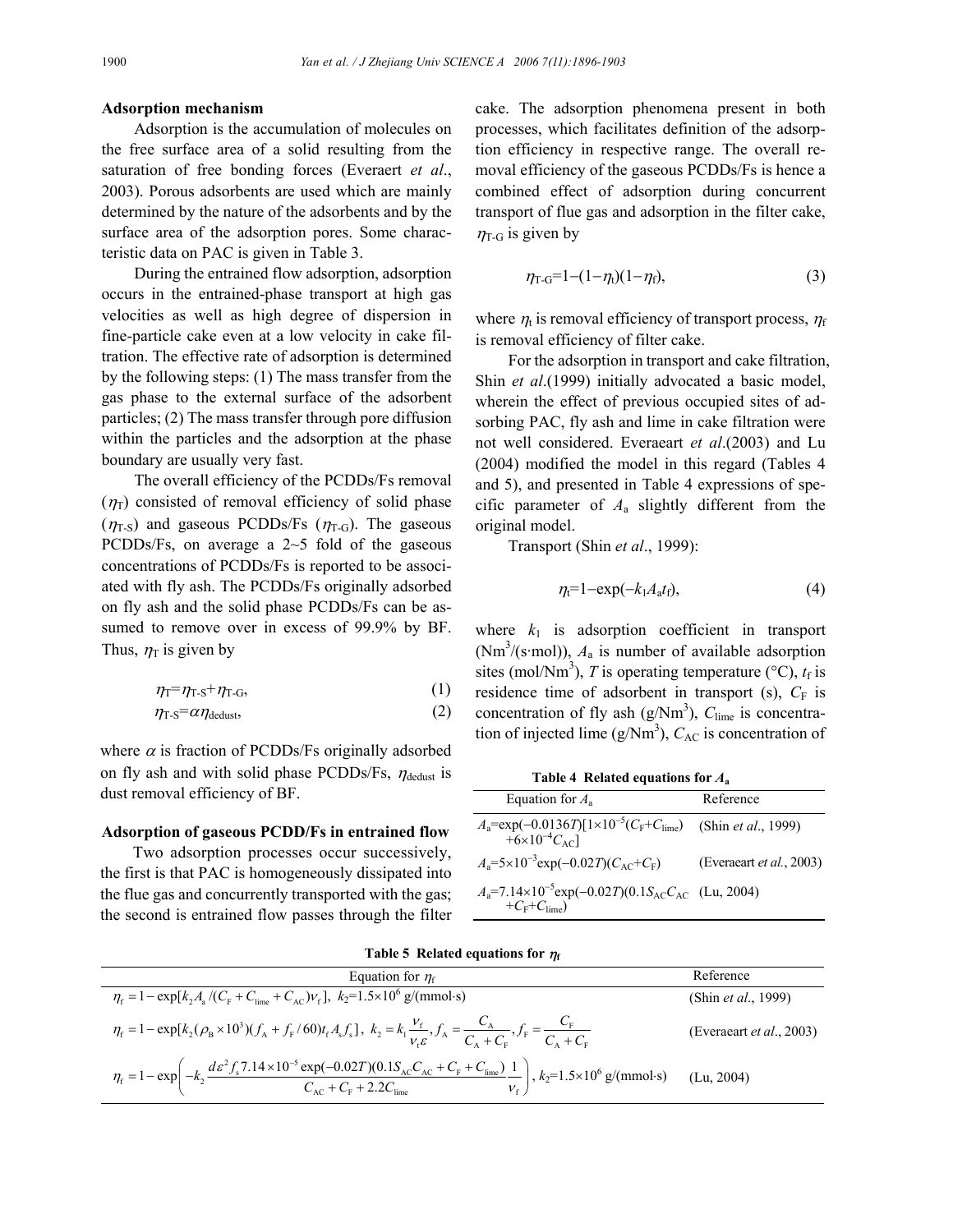fly ash  $(g/Nm^3)$ ,  $S_{AC}$  is surface area determined by multi-point BET ( $m^2/g$ ).  $k_1$  is derived by fitting the experimental results (Shin *et al*., 1999) as 9200  $Nm^3/(s \cdot mol)$ .

Filter cake, see Table 5, where  $k_2$  is adsorption coefficient in filter cake  $[Nm^3/(s \mod 3)]$ ,  $v_f$  is Filtration velocity (m/s),  $\rho_B$  is bulk density of filter cake (kg/m<sup>3</sup>),  $\varepsilon$  is voidage of the filter cake, *d* is thickness of filter cake  $(m)$ ,  $f_s$  is fraction of unoccupied sites of adsorbent.

#### **Evaluation of the models**

Computational results were compared with experimentally measured efficiencies (Kim and Kim, 2004; Tejima *et al*., 1996). The input parameters for the simulation were selected in accordance with the typical operating conditions:  $C_F$ =5.0 g/Nm<sup>3</sup>;  $C_{AC}$ =0.1 g/Nm<sup>3</sup>;  $C_{\text{line}}=0$ ;  $t_f=3$  s;  $v_f=0.01$  m/s;  $\varepsilon=0.5$ ;  $v_f=2$  m/s;  $f_s$ =0.1; *d*=0.002 m;  $\rho_B$ =1010 kg/m<sup>3</sup>; *S*<sub>AC</sub>=885.1 m<sup>2</sup>/g.

Within the possible range of normal operating temperature (140~200  $^{\circ}$ C), the data obtained from computation using different models are plotted for the conditions with and without AC (Figs.5a and 5b, respectively).

#### $\eta$ <sub>r</sub> removal efficiency for m removal efficiency for gaseous PCDDs/Fs (%) gaseous PCDDs/Fs (%) 100 90 Lu's Everaert's 80 Shin's Experiment (AC) 70 140 160 180 200 220 Operating temperature (°C) (a)  $\eta$ <sub>r</sub> removal efficiency for m removal efficiency for gaseous PCDDs/Fs (%) gaseous PCDDs/Fs (%) 100  $\boldsymbol{x}$ 80 ×х Lu's **E**veraert's 60 Shin's Experiment (Blank)  $40\frac{1}{140}$ 140 160 180 200 220 Operating temperature (°C) (b)

**Fig.5 Comparison of prediction and measured PCDDs/Fs removal efficiency with AC injection (a) and without AC injection** 

## **PCDDs/Fs removal efficiency without AC injection**

As can be seen in Figs.5a and 5b, firstly, Lu's prediction results match those with the experimental data in the best conditions; secondly, the similar general trends can be observed in the data calculated by Lu's and Everaert's models, although the latter are considerably lower than the curve drawn from experimental data; lastly, Shin's predictions always tended to overestimate the removal efficiency to higher level. It can be explained by: (1) No consideration of the effect of previous occupied sites of adsorbent surface leads to overestimation of removal efficiency in the filter cake adsorption; (2) Introduction of geometry parameters to describe the filter cake status (Lu's model) produces better prediction results than those without it (Everaert's model).

Figs.5a and 5b show that model predictions proposed by Lu are in reasonable agreement with the measured results under typical operating conditions in the field, thus, the use of the Lu's model enables reasonable prediction of  $\eta$ <sub>T</sub>. It can be safely concluded that the model predictions are meaningful and can be applied to predict the removal efficiencies of PCDDs/Fs for combinations of various operating parameters.

DUAL BAG FILTER (DBF) AS AN INNOVATIVE ENTRAINED FLOW ADSORPTION TECHNO-LOGY

#### **Introduction of DBF**

As the conventional entrained flow adsorption using a single bag filter system can result in excessive activated carbon consumption because of the low utilization efficiency (less than 3%) of carbon. Also, it is difficult to meet the more stringent future emission standard of PCDDs/Fs  $(0.1 \text{ ng} \text{ TEQ/Nm}^3)$ , or even at present it is hard to satisfy the current PCDDs/Fs emission standard  $(0.5 \text{ ng} \text{ TEQ/Nm}^3)$  if bad combustion occurs. For such problem, Dual Bag Filter (DBF), a modified technology was proposed and tested by Kim and Kim (2004).

DBF system is illustrated in Fig.6. In the first bag filter, fly ash and particle fraction of PCDDs/Fs are intercepted by the bag surfaces and removed by fil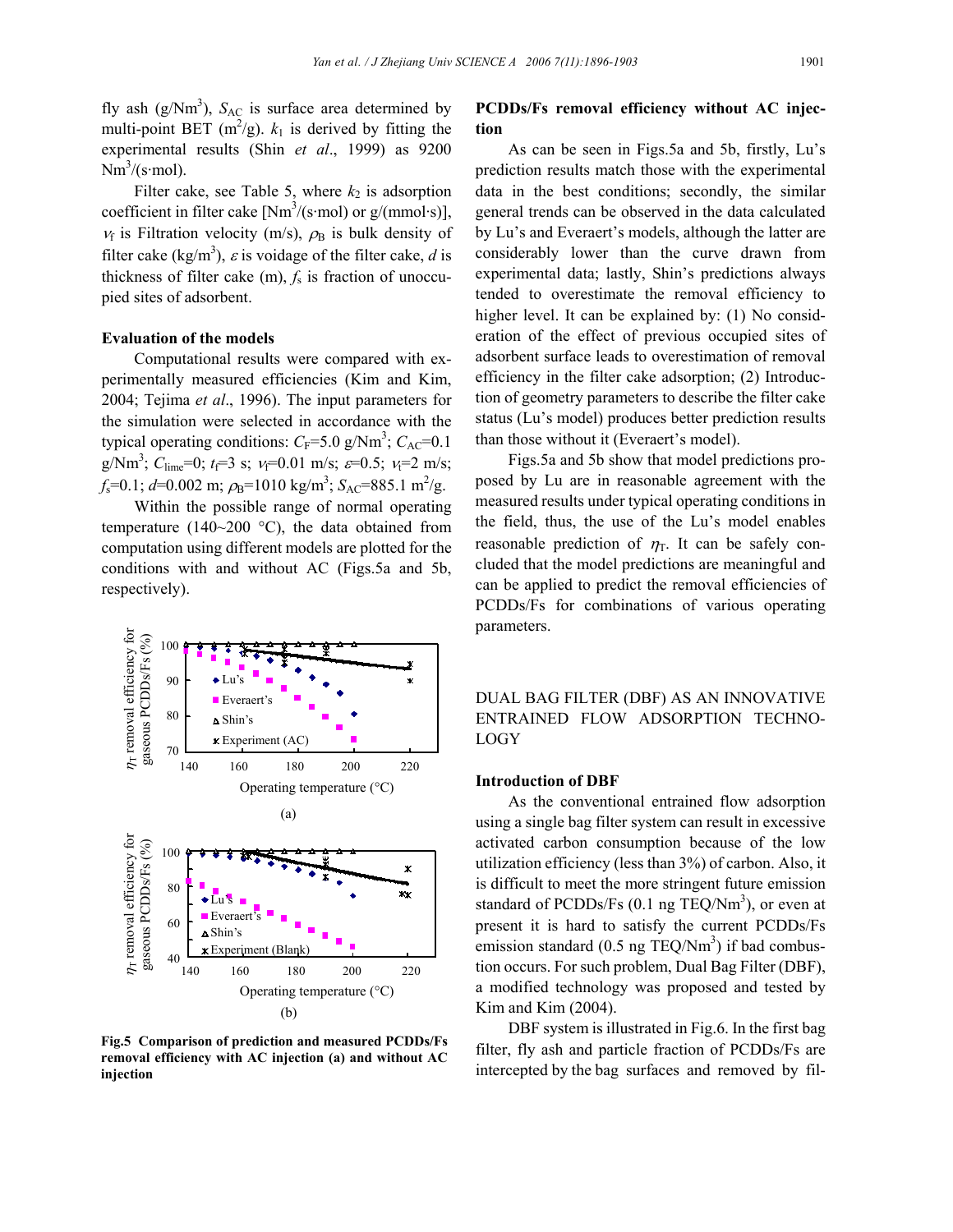tration. But gaseous fraction of PCDD/Fs escapes the first bag filter. In the second bag filter of the system, activated carbon is injected in the middle of the entrance duct of the second bag filter, which adsorbs gaseous PCDDs/Fs in the flue gas stream. The discharged activated carbon on the bottom of the second bag filter is re-circulated to mix with the fresh AC and injected into the duct to obtain high utilization efficiency of the carbon.



**Fig.6 Schematic diagram of DBF system (Kim and Kim, 2004)** 

#### **Analysis on DBF**

Advantages of DBF: (1) Adsorption efficiency of the AC for gaseous PCDD/Fs is greatly increased in the presence of the clean flue gas, which is susceptible to the interference by fine fly ash particulate; (2) Use of the recycled activated carbon reduces the consumption of AC considerably; (3) In DBF, other cheaper materials such as pulverized coke with relatively low surface area, which proved to be effective, can be substituted as the adsorbents; (4) Similar to the adsorption of PCDDs/Fs, it is likely to improve the advantages of using two bag filter will lead to improved removal efficiencies in the emissions of both fine particulates and other heavy metals from MSWI. Heavy metals such as Hg, Cd and Pb are adsorbed or concentrated in the fine particle matters. Filtering the PM emission twice by the dual bag filter will likely reduce both the PM2.5 and heavy metal emission significantly.

Disadvantages of DBF: (1) The capital cost of construction is increased for the second bag filter; (2) the power consumption will slightly increase due to the pressure drop caused by the second Bag filter.

### **CONCLUSION**

The abatement of PCDDs/Fs emissions from

MSWI can be achieved by the available techniques, such as the process-integrated entrained-flow injection of powdered adsorbents in the flue gas followed by baghouse filter separation, and the fixed/moving bed adsorbers. This work focuses on the former technique.

The influencing factors such as flue gas temperature, feeding rate of AC, PCDDs/Fs concentration at the inlet of the APCD, pressure drop across the filter on PCDD/Fs removal efficiency are reviewed, showing that: (1) The removal efficiency without the injection of activated carbon correlates closely to flue gas temperature; increases with decrease of temperature; (2) When the flue gas temperature at the BF inlet is maintained at  $160~190$  °C, the injection of AC at 150 to 300 mg/ $Nm<sup>3</sup>$  injection rate into the duct achieves a removal efficiency of 95%~98%. PCDDs/ Fs concentrations at the BF inlet must be maintain below 5 ng  $TEQ/Nm<sup>3</sup>$ , the other operational parameters are applied according to those optimal conditions discussed above, then the PCDDs/Fs concentration at the FF outlet can be maintained below the 0.1 ng TEQ/Nm<sup>3</sup> with very good marginal capacity;  $(3)$ Whereas in regard to the filter material, it is essential to control the particulates concentration as low as possible, i.e. lower than 10 mg/Nm<sup>3</sup> at BF outlet; (4) The emissions of PCDDs/Fs at the BF outlet increased with increased BF pressure drop, and operating pressure drop in BF below 1667 Pa should be maintained.

Evaluation of various mechanistic models for entrained-flow adsorption was carried out based on the computational simulation applying actual operating conditions and theoretical analysis. Good predictive results were obtained through using Lu's model enables the prediction of  $\eta_{\text{T}}$  with higher precision. It can be safely concluded that the model predictions are meaningful and can be applied to predict the removal efficiencies of PCDDs/Fs under various combinations of operating parameters.

Finally, enhancement of entrained-flow adsorption by the application of dual bag filter is analyzed. It appears that combined entrained-flow adsorption and dual bag filter have high potential to be a multi-pollutant technology for decreasing the emissions of PCDDs/Fs, mercury and other heavy metals and fine particulates from MSWI. Researches for measuring the control efficiencies for Hg and other